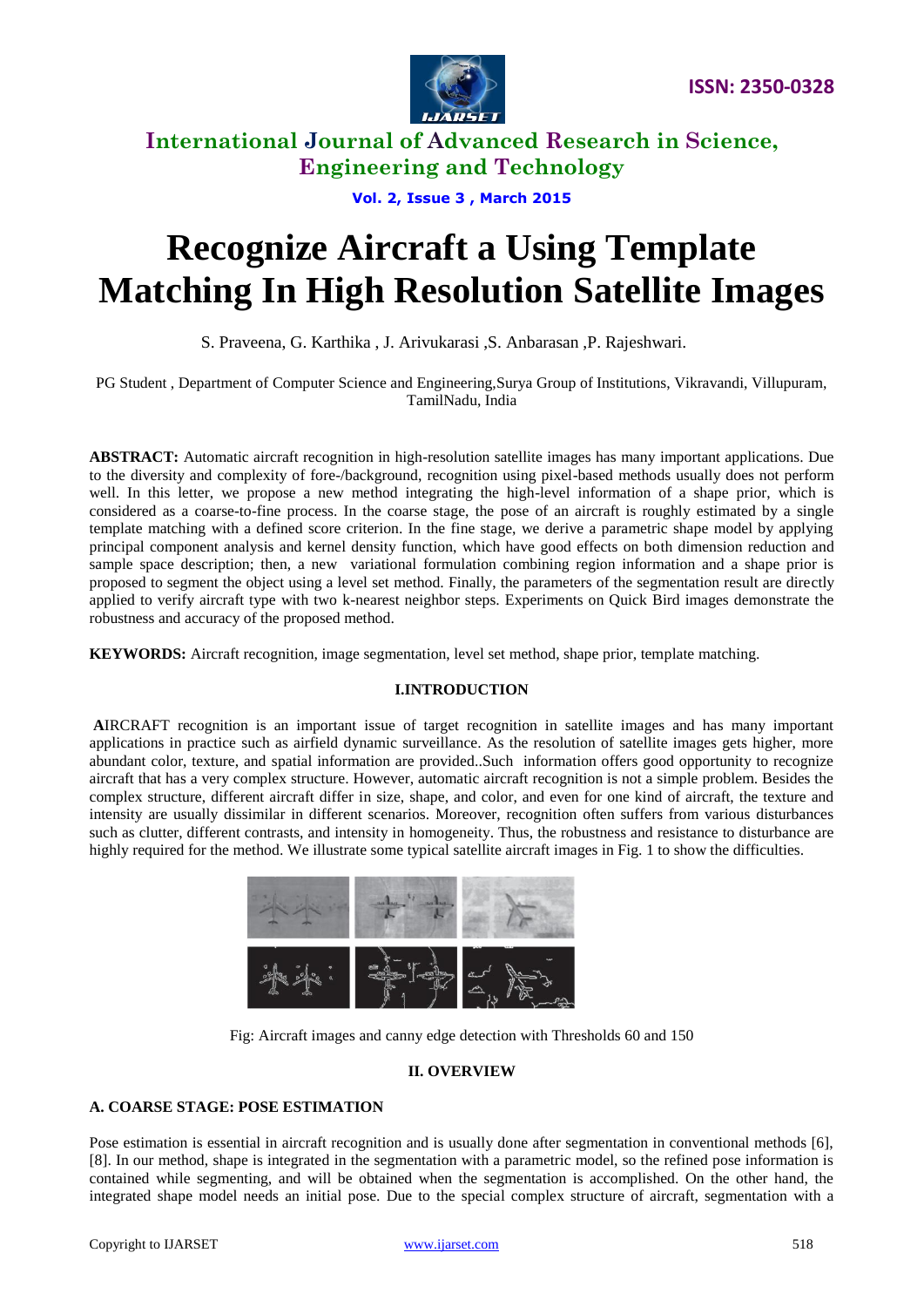

# **Vol. 2, Issue 3 , March 2015**

random pose initialization easily runs into local minimum. Thus, in this stage, we roughly estimate the pose information, which coarsely addresses the problem of translation, rotation, and scaling. Considering the common cross structure of aircraft, we adopt the method of coarse template matching with the average shape of test aircraft

## **A. Pre-processing**

Template matching is usually edge based or region based. In our method, edge information is used. As mentioned before, edge extraction often suffers from image blurring and poor contrast. However, the edges obtained still preserve structure information for aircraft to some extent. In addition, aircraft is usually on parking aprons, most of which are often flat and smooth, so edges are mostly produced by the contrast between object and background. On the contrary, color feature is not steady. Intensity in homogeneity on aircraft often occurs due to illumination, and sometimes, the intensities of pixels on aircraft look even the same as background.

### **B***.* **Pose Estimation**

Aircraft have the common feature of cross structure. To roughly estimate the pose of an aircraft, this common structure can be adopted. In our pose estimation, the average binary shape template of test aircraft is used to match the preprocessed gradient image coarsely on translation  $r$ , rotation  $\theta$ , and scaling  $s$  with the following defined score criterion: Score $(r, \theta, s)$  =  $\sum_{x}$  *I(x)* 

$$
(D(x, T(r, \theta, s)) + 1) * s\xi
$$

where  $I(x)$  denotes the value of the preprocessed image,  $T(r, \theta, s)$  represents the template with translation, rotation, and scaling ,and  $D(x, T(r, \theta, s))$ , is the distance from pixel x to template which can be obtained by distance transformation. *ξ* is a constant, and *sξ* is a scaling regular term of Score.

# **III. FINE STAGE: SEGMENTATION AND RECOGNITION**

In the fine stage, shapes of aircraft are globally modelled with a parametric representation and kernel density estimation. This model is then integrated into the popular energy-based level set method which is convenient to combine various priors.

Curve evolution is driven by the image region-based energy and simultaneously regulated by the shape model. The last obtained coefficients of shape model are directly used in the recognition.

1.Shape Modelling

2. Shape-Based segmentation

3.Aircraft Recognition



Fig: Shape modelling (a)shape alignment (b)Average shape template

# **III. RELATED WORK**

 In our experiments, due to the lack of standard data sets of high-resolution satellite images for aircraft recognition, 300 gray images, 30 per type, including ten kinds of airplanes, are collected from Quick Bird with the resolution of 0.61 m to evaluate the proposed method. Templates of these aircraft are shown in Fig. 4. The engines of most of the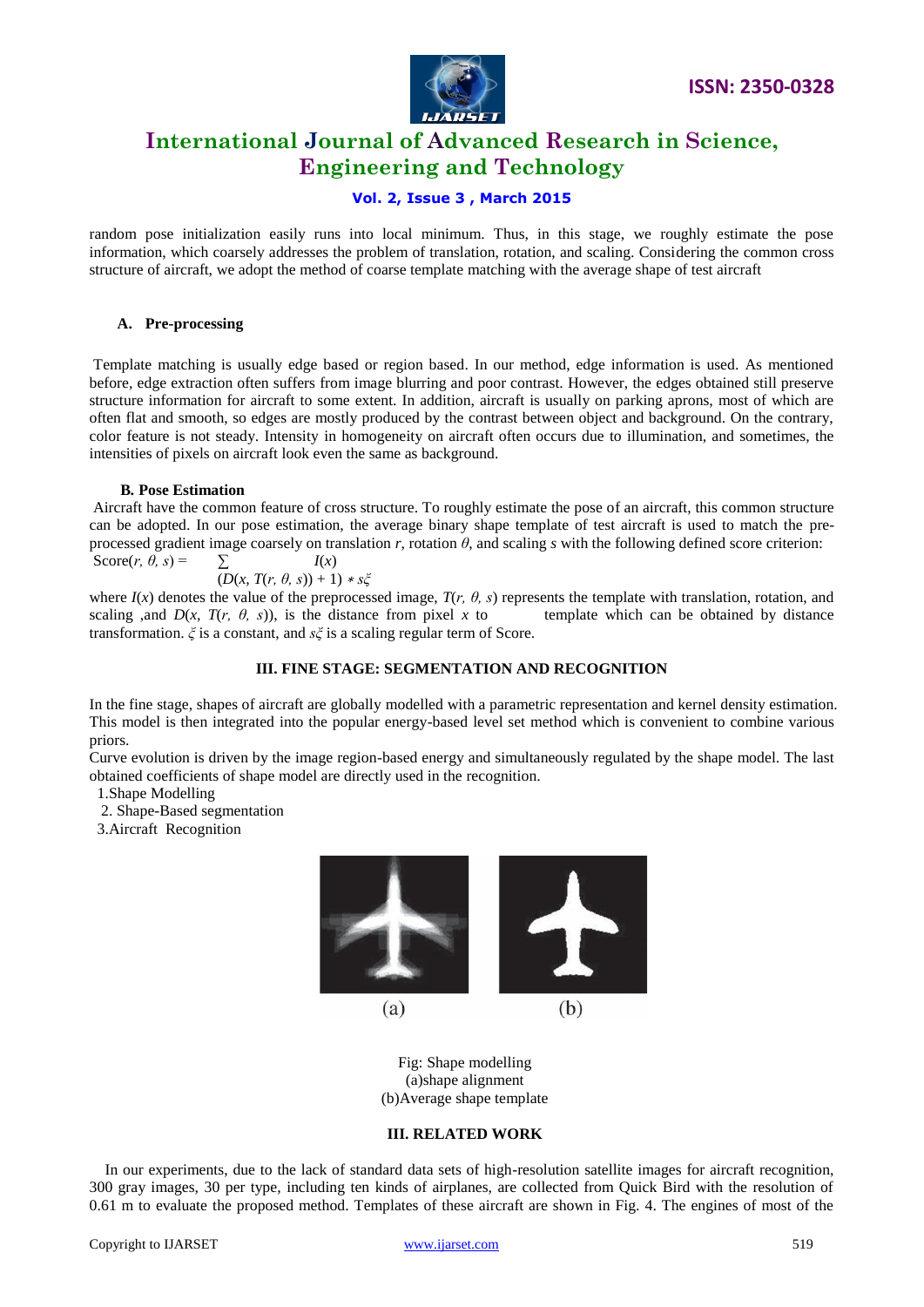

# **Vol. 2, Issue 3 , March 2015**

aircraft are removed since they are small structures and have little common features. Table I lists the sizes of these airplanes, which are obtained from the internet, to illustrate the scale differences. In our shape modelling, first, we align all the templates with the region correlation method in [10]. Then, PCA is done for the SDF representations. We take four Eigen shapes to parametrically represent the shape of the aircraft, and the average reconstruction accuracy is 96.31%.

## *A.* **Pose Estimation**

In the pose estimation, since the center of aircraft is usually located near to the middle of the image in practice, we restrict our search region for translation *r* in (1) just around the middle, which is a  $50 \times 50$  square considering the resolution of image

and the sizes of samples. The steps of translation *r*, rotation  $\theta$ , and scaling *s* are set to 5 pixels, 15<sup>*°*</sup>, and 0.2, respectively. The length and width of

template that we used are 48 and 46 m, respectively, and 48 and 46 m,respectively and the scaling s ranges from 0.6 to 1.4.



Fig. 6. Pose estimation. (a) Test image. (b) Sobel image. (c) Threshold with otsu's method

# *B.* **Shape-Based Segmentation**

We apply the proposed energy function to segmentation. The parameters are chosen empirically. The scale *τ* of Gaussian kernel is set to three. The *ε* in Heaviside function is set to five.

We set  $\alpha = 1 \times 104$  in (6). The step-size parameters of *W* in (16) are set to 2.0, 1.2, 0.8, and 0.6, respectively, and those of *a*, *b*, *h*, and  $\theta$  are set to 3 × 10−4, 3 × 10−4, 1 × 10−8, and 2 × 10−8, respectively. We fix the number of iteration to 200 to stop the minimization process. Fig. 7 shows some examples of contour evolution. We can see that, with the integration of the shape prior, the contours of segmentation always look regular and good results are obtained at last. In segmentation, to illustrate the effect of our pose estimation, we compare our method with the segmentation using a

random initialization. Fig. 8 shows some comparisons. It can be seen that segmentation using a random initialization easily runs into a local minimum, while with our pose estimation, this

problem can be better avoided. We also compare our method with Otsu's method and RSF that is the first energy term in (6) without shape prior.

#### **DISADVANTAGES**

- 1. Detection of object is optimal for all lighting conditions of an image.
- 2. Lack of representing shape of object regions.

3. Low recognition accuracy.

# **IV. PROPOSED SYSTEM**

- A coarse-to-fine aircraft recognition method.
- The similarity and difference of shapes for aircraft are explored in the coarse and fine stages, respectively.